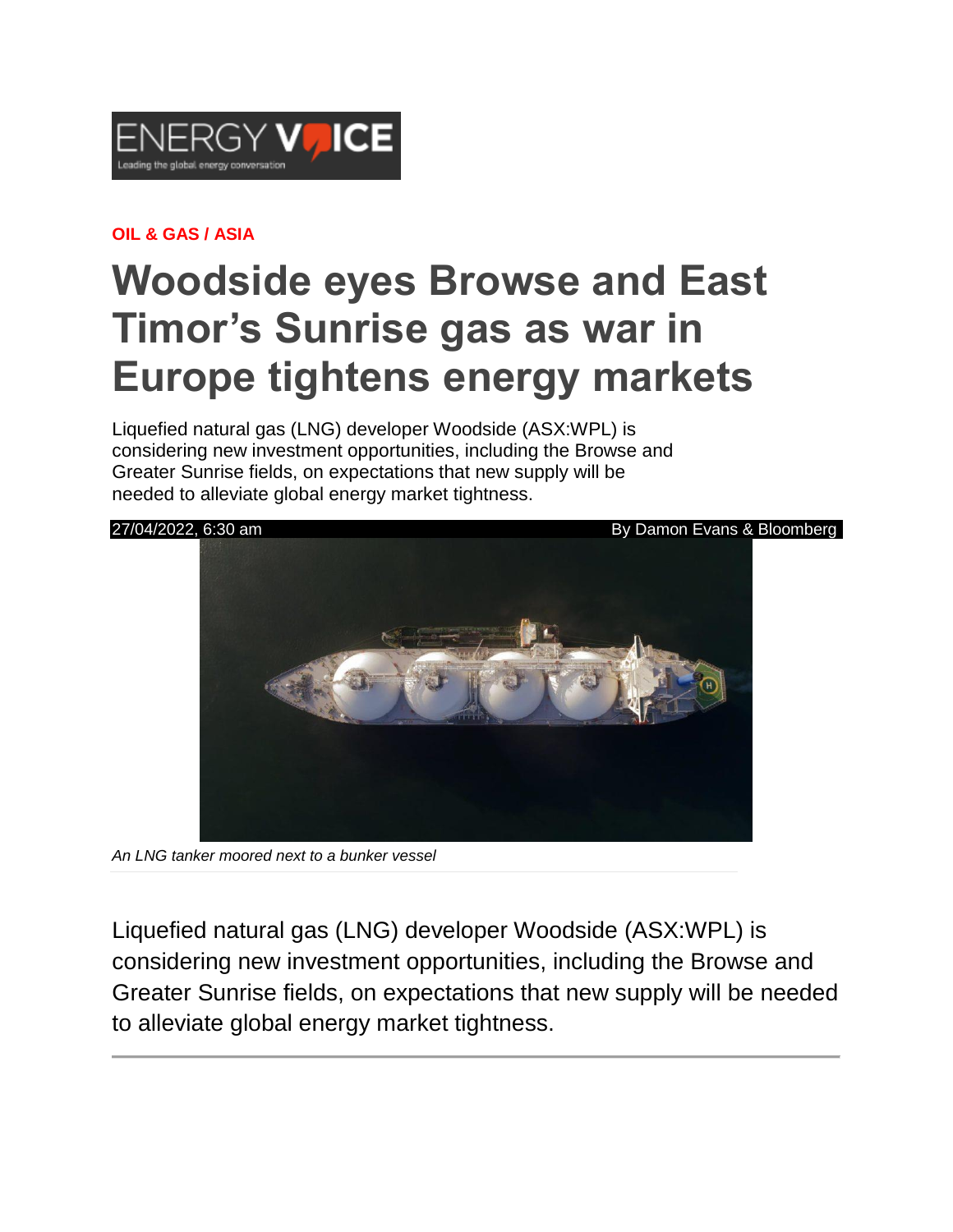The lead contender is the Browse development, Meg O'Neill, chief executive officer of Perth-based Woodside, told Bloomberg. The multibillion-dollar collaboration with majors including BP (LON:BP) and Shell (LON:SHEL) had struggled to make progress with a previous plan to develop it into a floating LNG (FLNG) project abandoned in 2016 due to poor economics.

However, the war in Ukraine, which has led to nations avoiding purchases from top exporter Russia, the energy transition, as well as surging demand, are creating a period of upheaval that has seen an unprecedented tightening of global natural gas supply. Woodside and other Australian producers are joining their peers from the US to Qatar in exploring ways to boost exports and bridge the worsening deficit.

"The industry has under-invested for the last few years," O'Neill said. "We are seeing the market being structurally tight — to be able to address that, more investment is required."

"The implications of Russia's invasion of Ukraine have reverberated globally, exacerbating already tight energy markets, particularly for LNG. This has resulted in unprecedented volatility and price spikes to levels not seen since the early part of last decade," O'Neill said in the company's quarterly financial results released yesterday.

Woodside approved the \$12 billion Scarborough LNG export scheme last year but is also looking at new candidates for development, including the Greater Sunrise fields, as global energy market dynamics shift.

## **Greater Sunrise**

The development of Woodside-operated Greater Sunrise, which straddles Australian and East Timorese seabeds, has stalled over the past decade as East Timor's government insisted the gas be processed at a yet-to-be built LNG export facility on its southern shores.

This development option was considered commercially unviable by Woodside and its joint venture partners. As a result, investors considered Greater Sunrise to be politically stranded and of negligible value, which saw ConocoPhillips and Shell eagerly sell their project equity to East Timor, also known as Timor Leste, in 2019. Significantly, in 2020, Woodside wrote down the carrying value of Sunrise to zero dollars.

However, O'Neill told the Australian Financial Review last week that "the economics of taking gas to Timor Leste and building new plants just are prohibitive – so that's something that needs to get cracked – but the production-sharing contract (PSC) terms need to get sorted out first."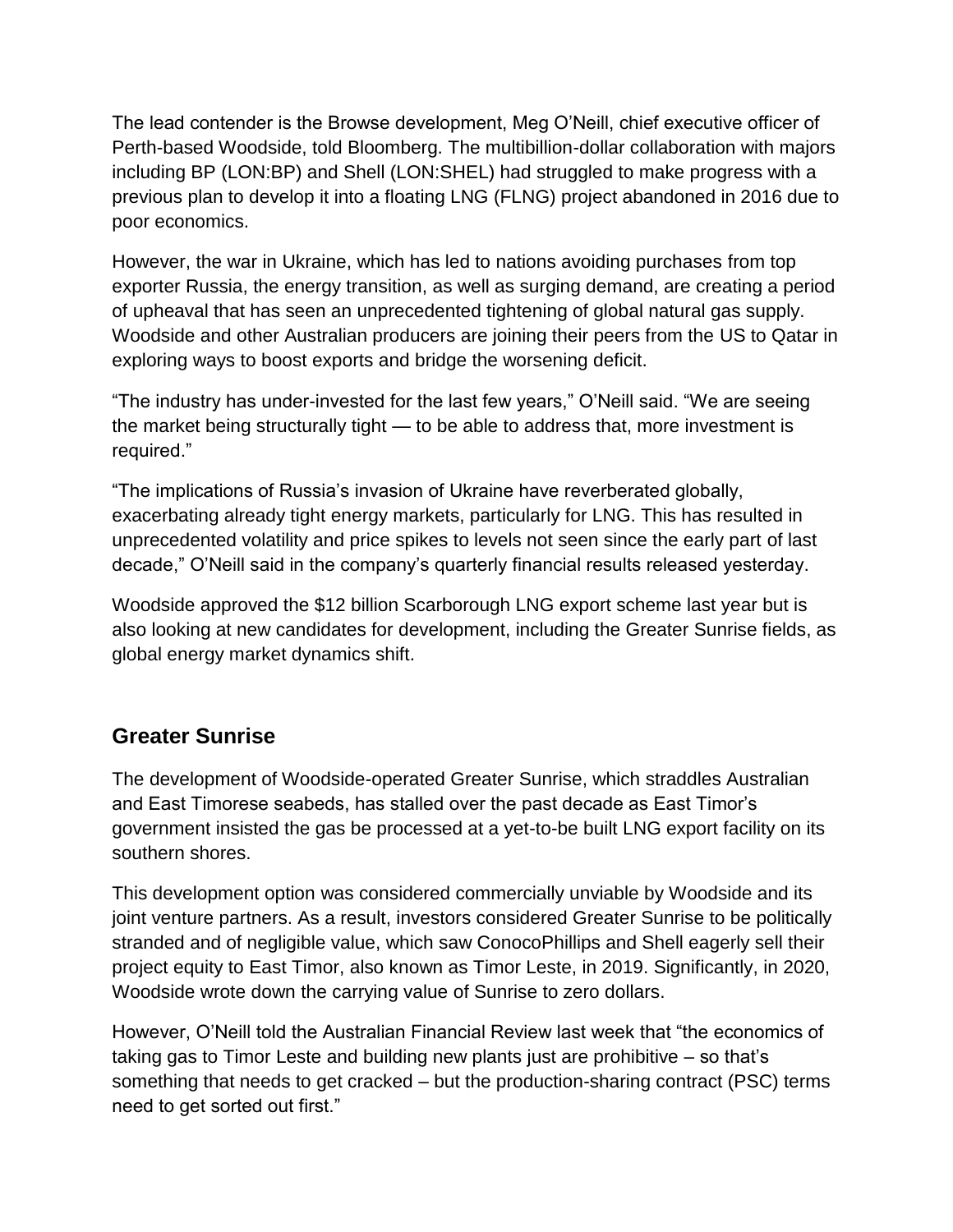"The field is closer to existing LNG infrastructure (in Australia), there's potentially some interesting opportunities there to use existing facilities. So just from an economics perspective, taking the gas to Timor-Leste and building a brand-new plant just doesn't make sense."

Negotiations between the Woodside-led Sunrise Joint Venture, which includes Osaka Gas, as well as Timorese national oil company TimorGAP, and the governments of Australia and East Timor on the new Greater Sunrise PSC commenced in November 2018. A source close to the project told Energy Voice that the JV have no insight as to when the negotiations might be concluded.

Readul Islam, an Asia Pacific upstream specialist at Rystad Energy told Energy Voice, that negotiations around PSC terms between governments typically "move at a glacial pace even at the best of times, and Covid certainly hasn't helped."

"Now, after face-to-face meetings between the two sides earlier this year, my understanding is that the latest terms have been forwarded to the Sunrise Joint Venture for its reaction," he added.

"While the situation in Europe has lit the fire under global unsanctioned gas projects, it's difficult to see it translating into meaningful action at Sunrise. The bare fact is Timor Leste needs this project much more than Woodside does," cautioned Islam.

Moreover, the looming Woodside-BHP Petroleum merger will inject new projects into Woodside's portfolio, and "Sunrise will fade even further into the wallpaper at Woodside," he added.

"Once the PSC terms have been worked out, I feel the only circumstance that might lift Woodside's interest in the project is if it transitions to a liquids-stripping project. Timor Leste could also benefit by getting some early cashflow before having to tackle the massive investments required to monetise Sunrise gas," noted Islam.

A liquids-stripping project would see Woodside extract the oil from Greater Sunrise and export it to market by ship directly from the field, while leaving the gas in the ground to be developed later.

Woodside has insisted it will not invest in any LNG export infrastructure onshore East Timor as it is considered commercially unviable. The Australian operator has previously said it may invest in the project's upstream section only, leaving East Timor to finance the onshore export plant and pipelines, expected to cost at least \$14 billion. Credit ratings agency Fitch Solutions has previously warned of the risks associated with the proposed Greater Sunrise onshore development.